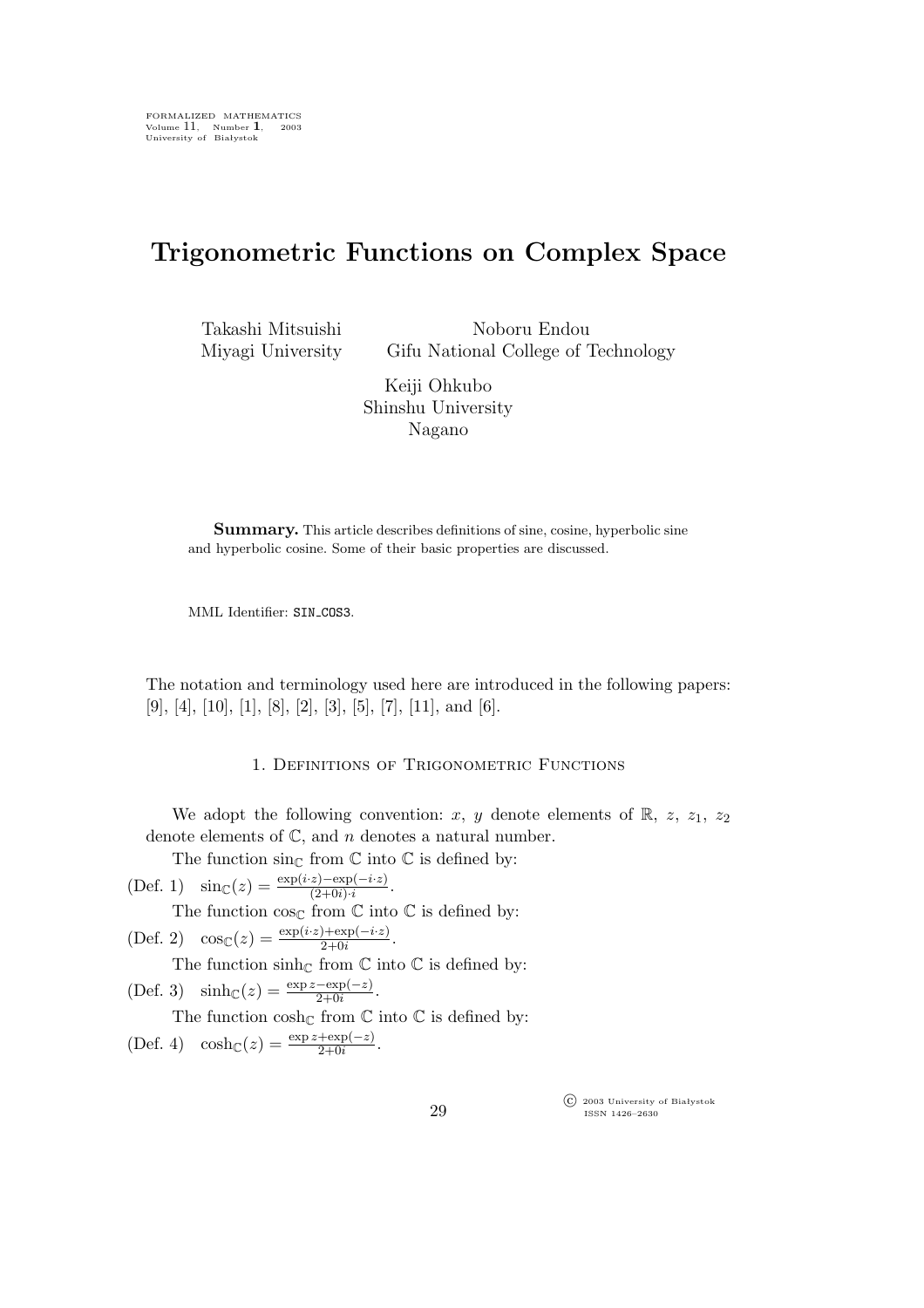2. Properties of Trigonometric Functions on Complex Space

We now state a number of propositions:

- (1) For every element z of  $\mathbb C$  holds  $\sin_{\mathbb Cz} \cdot \sin_{\mathbb Cz} + \cos_{\mathbb Cz} \cdot \cos_{\mathbb Cz} = 1_{\mathbb C}$ .
- $(2)$   $-\sin_{\mathbb{C}z} = \sin_{\mathbb{C} z}$ .
- (3)  $\cos \mathbb{C}_z = \cos \mathbb{C}_{-z}$ .
- (4)  $\sin_{\mathbb{C}z_1 + z_2} = \sin_{\mathbb{C}z_1} \cdot \cos_{\mathbb{C}z_2} + \cos_{\mathbb{C}z_1} \cdot \sin_{\mathbb{C}z_2}$ .
- $(5)$   $\sin_{\mathbb{C}z_1 z_2} = \sin_{\mathbb{C}z_1} \cdot \cos_{\mathbb{C}z_2} \cos_{\mathbb{C}z_1} \cdot \sin_{\mathbb{C}z_2}$ .
- (6)  $\cos_{\mathbb{C}z_1 + z_2} = \cos_{\mathbb{C}z_1} \cdot \cos_{\mathbb{C}z_2} \sin_{\mathbb{C}z_1} \cdot \sin_{\mathbb{C}z_2}$ .
- $(7) \quad \cos_{\mathbb{C}z_1 z_2} = \cos_{\mathbb{C}z_1} \cdot \cos_{\mathbb{C}z_2} + \sin_{\mathbb{C}z_1} \cdot \sin_{\mathbb{C}z_2}.$
- (8)  $\cosh_{\mathbb{C}z} \cdot \cosh_{\mathbb{C}z} \sinh_{\mathbb{C}z} \cdot \sinh_{\mathbb{C}z} = 1_{\mathbb{C}}.$
- $(9)$   $-\sinh_{\mathbb{C}z} = \sinh_{\mathbb{C} z}$ .
- (10)  $\cosh_{\mathbb{C}z} = \cosh_{\mathbb{C}-z}$ .
- (11)  $\sinh_{\mathbb{C}z_1+z_2} = \sinh_{\mathbb{C}z_1} \cdot \cosh_{\mathbb{C}z_2} + \cosh_{\mathbb{C}z_1} \cdot \sinh_{\mathbb{C}z_2}$ .
- (12)  $\sinh_{\mathbb{C}z_1-z_2} = \sinh_{\mathbb{C}z_1} \cdot \cosh_{\mathbb{C}z_2} \cosh_{\mathbb{C}z_1} \cdot \sinh_{\mathbb{C}z_2}$ .
- (13)  $\cosh c_{z_1-z_2} = \cosh c_{z_1} \cdot \cosh c_{z_2} \sinh c_{z_1} \cdot \sinh c_{z_2}$ .
- (14)  $\cosh c_{z_1+z_2} = \cosh c_{z_1} \cdot \cosh c_{z_2} + \sinh c_{z_1} \cdot \sinh c_{z_2}$ .
- (15)  $\sin_{\mathbb{C}i \cdot z} = i \cdot \sinh_{\mathbb{C}z}$ .
- $(16) \quad \cos_{\mathbb{C}i \cdot z} = \cosh_{\mathbb{C}z}.$
- (17)  $\sinh_{\mathbb{C}i \cdot z} = i \cdot \sin_{\mathbb{C}z}$ .
- $(18) \quad \cosh_{\mathbb{C}i \cdot z} = \cos_{\mathbb{C}z}$ .
- (19) For all elements x, y of R holds  $\exp(x+yi) = \exp(x) \cdot \cos(y) + (\exp(x) \cdot$  $\sin(y))$ *i*.
- $(20) \quad \exp(0) = 1 + 0i.$
- $(21)$   $\sin \mathfrak{c}_{0c} = 0$ c.
- $(22)$   $\sinh\mathcal{L}_{0c} = 0$  $\mathcal{L}$ .
- $(23) \quad \cos_{\mathbb{C}0_{\mathbb{C}}} = 1 + 0i.$
- $(24) \cosh_{\mathbb{C}0_c} = 1 + 0i.$
- (25)  $\exp z = \cosh z + \sinh z$ .
- (26)  $\exp(-z) = \cosh_{\mathbb{C}z} \sinh_{\mathbb{C}z}$ .
- (27)  $\exp(z + (2 \cdot \pi + 0i) \cdot i) = \exp z$  and  $\exp(z + (0 + (2 \cdot \pi)i)) = \exp z$ .
- (28)  $\exp(0 + (2 \cdot \pi \cdot n)i) = 1 + 0i$  and  $\exp((2 \cdot \pi \cdot n + 0i) \cdot i) = 1 + 0i$ .
- (29)  $\exp(0+(-2\cdot \pi \cdot n)i) = 1+0i$  and  $\exp((-2\cdot \pi \cdot n+0i)\cdot i) = 1+0i$ .
- (30)  $\exp(0 + ((2 \cdot n+1) \cdot \pi)i) = -1 + 0i$  and  $\exp(((2 \cdot n+1) \cdot \pi + 0i) \cdot i) = -1 + 0i$ .
- (31)  $\exp(0+(-(2 \cdot n+1) \cdot \pi)i) = -1+0i$  and  $\exp((-2 \cdot n+1) \cdot \pi+0i) \cdot i) =$  $-1 + 0i$ .
- (32)  $\exp(0 + ((2 \cdot n + \frac{1}{2}))$  $(\frac{1}{2}) \cdot \pi(i) = 0 + 1i$  and  $\exp(((2 \cdot n + \frac{1}{2})$  $(\frac{1}{2}) \cdot \pi + 0i) \cdot i = 0 + 1i.$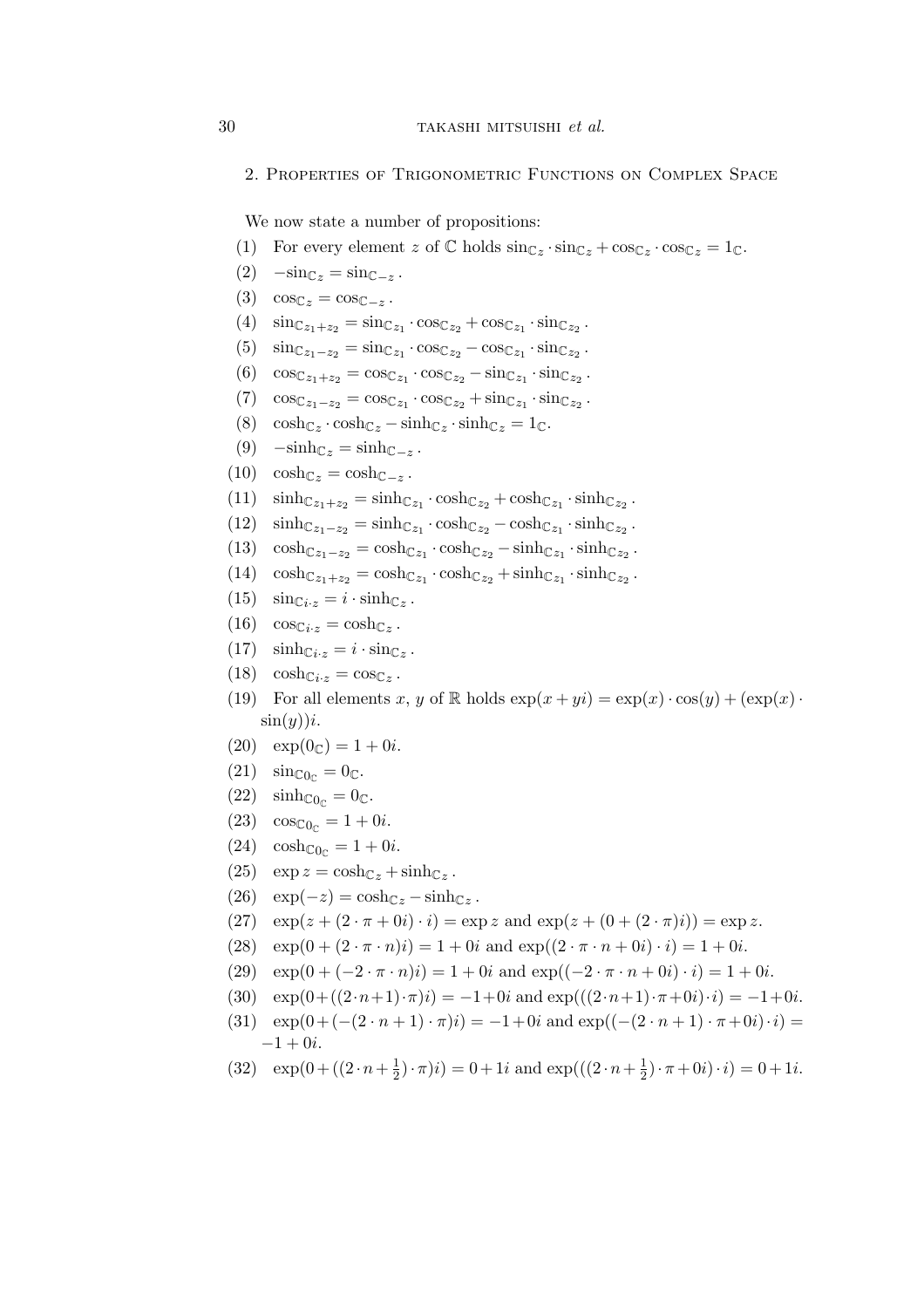- (33)  $\exp(0+(-(2 \cdot n + \frac{1}{2}))$  $(\frac{1}{2}) \cdot \pi(i) = 0 + (-1)i$  and exp( $(-(2 \cdot n + \frac{1}{2})$  $(\frac{1}{2}) \cdot \pi + 0i) \cdot i) =$  $0 + (-1)i$ .
- $(34) \quad \sin_{\mathbb{C}z + (2 \cdot n \cdot \pi + 0i)} = \sin_{\mathbb{C}z}$ .
- $(35) \quad \cos_{\mathbb{C}z + (2 \cdot n \cdot \pi + 0i)} = \cos_{\mathbb{C}z}.$
- (36)  $\exp(i \cdot z) = \cos_{\mathbb{C}z} + i \cdot \sin_{\mathbb{C}z}$ .
- $(37) \quad \exp(-i \cdot z) = \cos_{\mathbb{C}z} -i \cdot \sin_{\mathbb{C}z}.$
- (38) For every element x of R holds  $\sin_{\mathbb{C}x+0i} = \sin(x) + 0i$ .
- (39) For every element x of R holds  $\cos_{\mathbb{C}x+0i} = \cos(x) + 0i$ .
- (40) For every element x of R holds  $sinh_{\mathbb{C}x+0i} = sinh(x) + 0i$ .
- (41) For every element x of R holds  $\cosh_{\mathbb{C}x+i0i} = \cosh(x) + 0i$ .
- (42) For all elements x, y of R holds  $x + yi = (x + 0i) + i \cdot (y + 0i)$ .
- (43)  $\sin_{\mathbb{C}x+yi} = \sin(x) \cdot \cosh(y) + (\cos(x) \cdot \sinh(y))i.$
- (44)  $\sin c_{x+(-y)i} = \sin(x) \cdot \cosh(y) + (-\cos(x) \cdot \sinh(y))i.$
- (45)  $\cos c_{x+yi} = \cos(x) \cdot \cosh(y) + (-\sin(x) \cdot \sinh(y))i.$
- (46)  $\cos c_{x+(-y)i} = \cos(x) \cdot \cosh(y) + (\sin(x) \cdot \sinh(y))i$ .
- (47)  $\sinh_{\mathbb{C}x+yi} = \sinh(x) \cdot \cos(y) + (\cosh(x) \cdot \sin(y))i$ .
- (48)  $\sinh_{\mathbb{C}x+(-y)i} = \sinh(x) \cdot \cos(y) + (-\cosh(x) \cdot \sin(y))i.$
- (49)  $\cosh c_{x+yi} = \cosh(x) \cdot \cos(y) + (\sinh(x) \cdot \sin(y))i.$
- (50)  $\cosh_{\mathbb{C}x+(-y)i} = \cosh(x) \cdot \cos(y) + (-\sinh(x) \cdot \sin(y))i.$
- (51) For every natural number n and for every element z of  $\mathbb C$  holds  $(\cos_{\mathbb C} z+i\cdot\cdot\cdot)$  $\sin\mathbb{C}_z^n$  =  $\cos\mathbb{C}(n+0i) \cdot z + i \cdot \sin\mathbb{C}(n+0i) \cdot z$ .
- (52) For every natural number n and for every element z of  $\mathbb C$  holds (cos<sub> $\mathbb Cz$ </sub> −i<sup>*·*</sup>  $\sin_{\mathbb{C}z}$ )<sub>N</sub><sup>n</sup> =  $\cos_{\mathbb{C}(n+0i)\cdot z} - i \cdot \sin_{\mathbb{C}(n+0i)\cdot z}$ .
- (53) For every natural number n and for every element z of  $\mathbb C$  holds  $\exp(i \cdot \mathbb{C})$  $(n+0i)\cdot z$  =  $(\cos_{\mathbb{C}z}+i\cdot\sin_{\mathbb{C}z})^n_{\mathbb{N}}$ .
- (54) For every natural number n and for every element z of  $\mathbb C$  holds  $\exp(-i \cdot (n+0i) \cdot z) = (\cos_{\mathbb{C}z} - i \cdot \sin_{\mathbb{C}z})_{\mathbb{N}}^n$ .
- (55) For all elements x, y of R holds  $\frac{1+(-1)i}{2+0i} \cdot \sinh_{C_x+y_i} + \frac{1+1i}{2+0i}$  $\frac{1+1i}{2+0i} \cdot \sinh(c_{x+(-y)i}) =$  $(\sinh(x) \cdot \cos(y) + \cosh(x) \cdot \sin(y)) + 0i.$
- (56) For all elements x, y of R holds  $\frac{1+(-1)i}{2+0i} \cdot \cosh_{\mathbb{C}x+yi} + \frac{1+1i}{2+0i}$  $\frac{1+1i}{2+0i} \cdot \cosh_{\mathbb{C}x+(-y)i} =$  $(\sinh(x) \cdot \sin(y) + \cosh(x) \cdot \cos(y)) + 0i.$

.

(57) 
$$
\sinh_{\mathbb{C}z} \cdot \sinh_{\mathbb{C}z} = \frac{\cosh_{\mathbb{C}(2+0i)\cdot z} - (1+0i)}{2+0i}
$$

- $(58) \quad \cosh c_z \cdot \cosh c_z = \frac{\cosh c_{(2+0i)\cdot z} + (1+0i)}{2+0i}$ 2+0i .
- $(59)$   $\sinh_{\mathbb{C}(2+0i)\cdot z} = (2+0i) \cdot \sinh_{\mathbb{C}z} \cdot \cosh_{\mathbb{C}z}$  and  $\cosh_{\mathbb{C}(2+0i)\cdot z} = (2+0i) \cdot$  $\cosh_{\mathbb{C}z} \cdot \cosh_{\mathbb{C}z} -(1+0i).$
- (60)  $\sinh_{\mathbb{C}z_1} \cdot \sinh_{\mathbb{C}z_1} \sinh_{\mathbb{C}z_2} \cdot \sinh_{\mathbb{C}z_1} = \sinh_{\mathbb{C}z_1 + z_2} \cdot \sinh_{\mathbb{C}z_1 z_2}$  and  $\cosh c_{z_1} \cdot \cosh c_{z_1} - \cosh c_{z_2} \cdot \cosh c_{z_2} = \sinh c_{z_1 + z_2} \cdot \sinh c_{z_1 - z_2}$  and